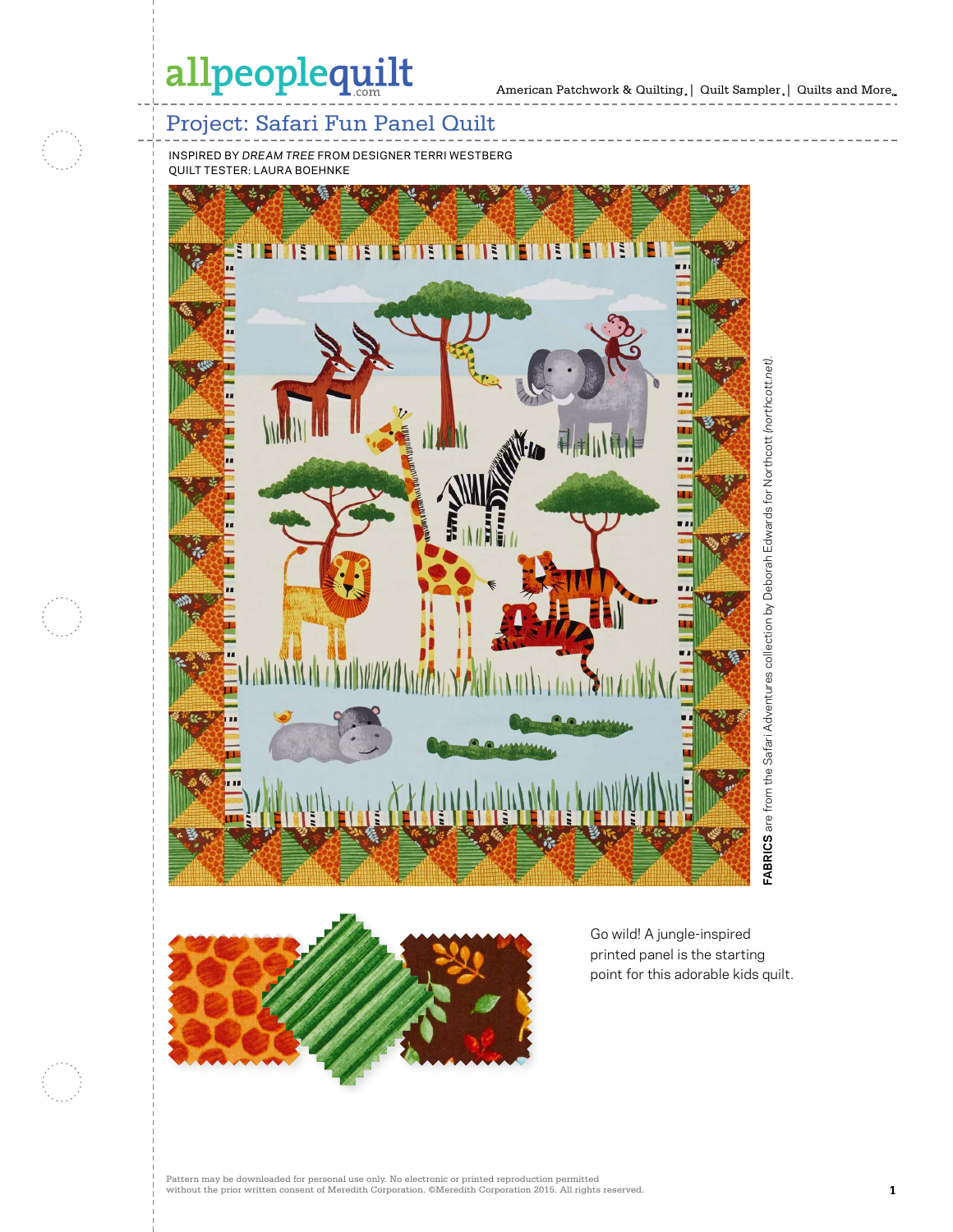# allpeoplequilt

Project: Safari Fun Panel Quilt

### **Materials**

- **•** 1⁄2 yard *each* brown, green, orange, and yellow prints (border)
- **•** 321⁄2×401⁄2" printed panel
- **•** 1⁄2 yard binding fabric
- 2<sup>3</sup>⁄4 yards backing fabric
- **•** 49×57" batting

#### Finished quilt: 401/2×481/2"

Yardages and cutting instructions are based on 42" of usable fabric width.

Measurements include 1/4" seam allowances. Sew with right sides together unless otherwise stated.

### Cut Fabrics

Cut pieces in the following order. Note: Designer Laura Boehnke's panel had a printed border. When she trimmed the panel to 321⁄2×401⁄2", it created the appearance of a skinny inner border strip. Trim your printed panel to the indicated size, or trim the width and length of the panel to the largest possible multiple of 4 and add 1⁄2".

**From** *each* **brown, green, orange, and yellow print, cut:**

- 10-51⁄4" squares, cutting each diagonally twice in an X for 160 triangles total
- **From binding fabric, cut:**
- 5-21⁄2×42" binding strips

#### Assemble Hourglass Units

#### Referring to Hourglass Diagram,

sew together four triangles (brown, green, orange, and yellow print) in pairs. Join pairs to make an hourglass unit. The hourglass unit should be 41⁄2" square including seam allowances. Repeat to make 40 hourglass units total.

#### Assemble and Add Border

- 1. Referring to Quilt Assembly Diagram, sew together 10 hourglass units to make a border strip. Press seams open. The strip should be  $4\frac{1}{2} \times 40\frac{1}{2}$ " including seam allowances. Repeat to make a total of four border strips.
- 2. Sew two border strips to long edges of quilt center. Add two border strips to remaining edges to make a quilt top. Press seams open. The quilt top now should be 401⁄2×481⁄2" including seam allowances.

### Finish Quilt

- 1. Layer quilt top, batting, and backing; baste. Quilt as desired.
- 2. Bind quilt with binding strips.